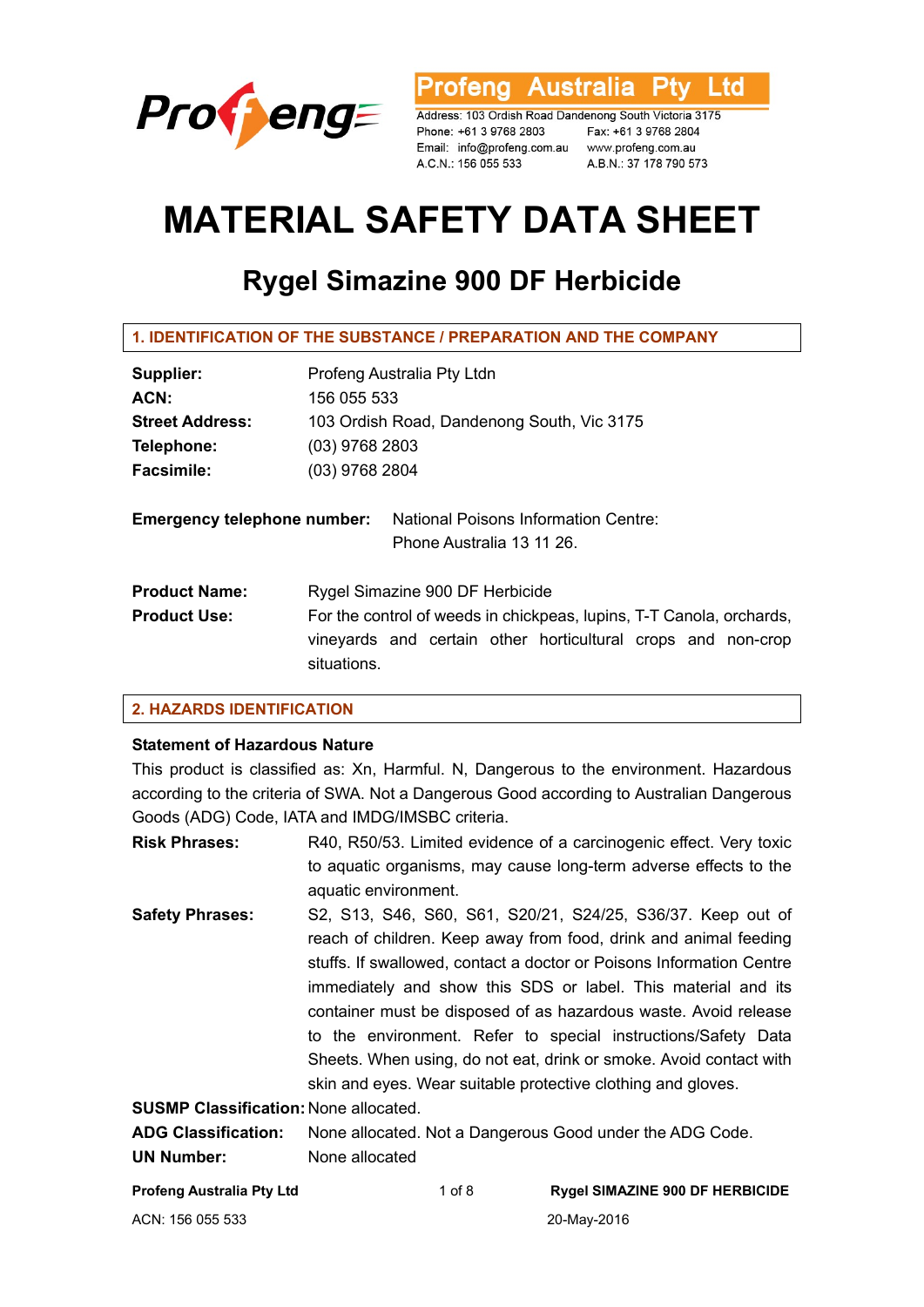

**Australia** L td ofena

Address: 103 Ordish Road Dandenong South Victoria 3175 Phone: +61 3 9768 2803 Email: info@profeng.com.au www.profeng.com.au A.C.N.: 156 055 533

Fax: +61 3 9768 2804 A.B.N.: 37 178 790 573

**Pictogram:** 



| Signal word                       | Warning                                                                    |  |
|-----------------------------------|----------------------------------------------------------------------------|--|
| Hazard statement(s)               |                                                                            |  |
| H <sub>351</sub>                  | Suspected of causing cancer                                                |  |
| H410                              | Very toxic to aquatic life with long lasting effects                       |  |
| <b>Precautionary statement(s)</b> |                                                                            |  |
| P <sub>262</sub>                  | Do not get in eyes, on skin, or on clothing                                |  |
| P403+P235                         | Store in a well-ventilated place. Keep cool                                |  |
| P <sub>501</sub>                  | Dispose of contents and containers as specified on the<br>registered label |  |

# **3. COMPOSITION / INFORMATION ON INGREDIENTS**

#### **Chemical Characterization** Solid

| <b>Chemical Entity</b>          | <b>CAS No</b> | Conc. %  |
|---------------------------------|---------------|----------|
| Simazine                        | 1912-24-9     | 900 g/kg |
| Other non hazardous ingredients | secret        | to 100   |
|                                 |               |          |

This is a commercial product whose exact ratio of components may vary slightly. Minor quantities of other non-hazardous ingredients are also possible.

#### **4. FIRST AID MEASURES**

#### **General Information:**

You should call The Poisons Information Centre if you feel that you may have been poisoned, burned or irritated by this product. The number is 13 1126 from anywhere in Australia and is available at all times. Have this MSDS with you when you call.

**Inhalation:** First aid is not generally required. If in doubt, contact a Poisons Information Centre or a doctor.

**Skin Contact:** No specific health data is available for this product. If any unusual symptoms become evident, or if in doubt, contact a Poisons Information Centre or a doctor.

**Eye Contact:** No effects expected. If irritation does occur, flush contaminated eye(s) with lukewarm, gently flowing water for 5 minutes or until the product is removed.

**Ingestion:** First aid is not generally required. If in doubt, contact a Poisons Information Centre or a doctor.

#### **5. FIRE-FIGHTING MEASURES**

**Fire and Explosion Hazards**: There is no risk of an explosion from this product under normal circumstances if it is involved in a fire. Fire decomposition products from this product

#### **Profeng Australia Pty Ltd** 2 of 8 **Rygel SIMAZINE 900 DF HERBICIDE**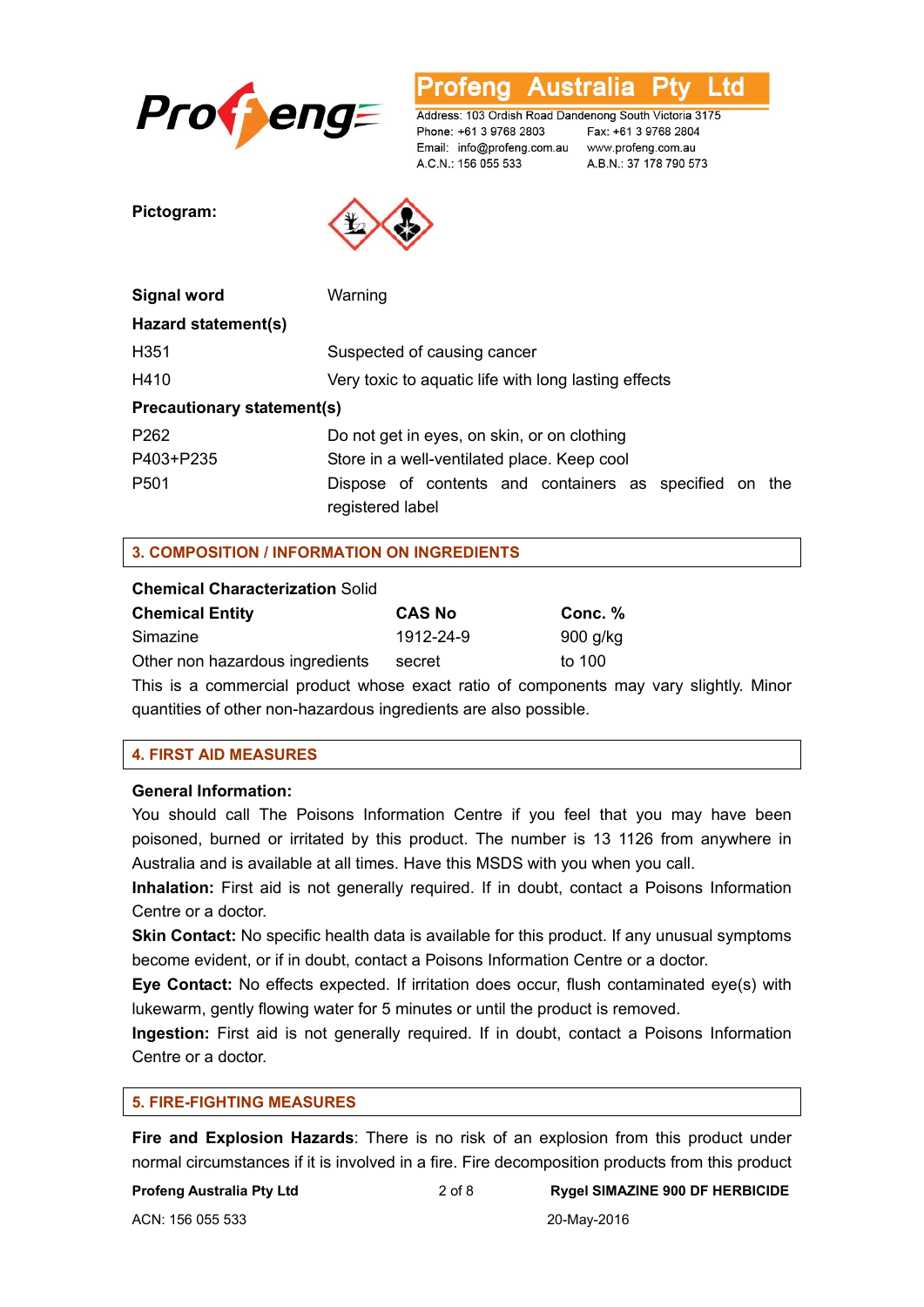

L td

Address: 103 Ordish Road Dandenong South Victoria 3175 Phone: +61 3 9768 2803 Email: info@profeng.com.au www.profeng.com.au A.C.N.: 156 055 533

Fax: +61 3 9768 2804 A.B.N.: 37 178 790 573

may be toxic if inhaled. Take appropriate protective measures.

**Extinguishing Media:** Preferred extinguishing media are carbon dioxide, dry chemical, foam, water fog.

| <b>Flash point:</b>              | No data  |
|----------------------------------|----------|
| <b>Upper Flammability Limit:</b> | No data. |
| <b>Lower Flammability Limit:</b> | No data. |
| <b>Autoignition temperature:</b> | No data. |
| <b>Flammability Class:</b>       | No data. |

#### **6. ACCIDENTAL RELEASE MEASURES**

**Accidental release:** In the event of a major spill, prevent spillage from entering drains or water courses. As a minimum, wear overalls, goggles and gloves. Suitable materials for protective clothing include cotton, rubber, PVC.

Stop leak if safe to do so, and contain spill. Sweep up and shovel or collect recoverable product into labelled containers for recycling or salvage, and dispose of promptly. After spills, wash area preventing runoff from entering drains. If a significant quantity of material enters drains, advise emergency services. Full details regarding disposal of used containers, spillage and unused material may be found on the label. If there is any conflict between this MSDS and the label, instructions on the label prevail. Ensure legality of disposal by consulting regulations prior to disposal.

Thoroughly launder protective clothing before storage or re-use. Advise laundry of nature of contamination when sending contaminated clothing to laundry.

#### **7. HANDLING AND STORAGE**

**Handling:** Keep exposure to this product to a minimum, and minimise the quantities kept in work areas. Check Section 8 of this MSDS for details of personal protective measures, and make sure that those measures are followed.

The measures detailed below under "Storage" should be followed during handling in order to minimise risks to persons using the product in the workplace. Also, avoid contact or contamination of product with incompatible materials listed in Section 10.

**Storage:** Make sure that containers of this product are kept tightly closed. Make sure that the product does not come into contact with substances listed under "Materials to avoid" in Section 10. Check packaging - there may be further storage instructions on the label.

#### **8. EXPOSURE CONTROLS/PERSONAL PROTECTION**

The following Australian Standards will provide general advice regarding safety clothing and equipment:

Respiratory equipment: **AS/NZS 1715**, Protective Gloves: **AS 2161**, Industrial Clothing: **AS2919**, Industrial Eye Protection: **AS1336** and **AS/NZS 1337**, Occupational Protective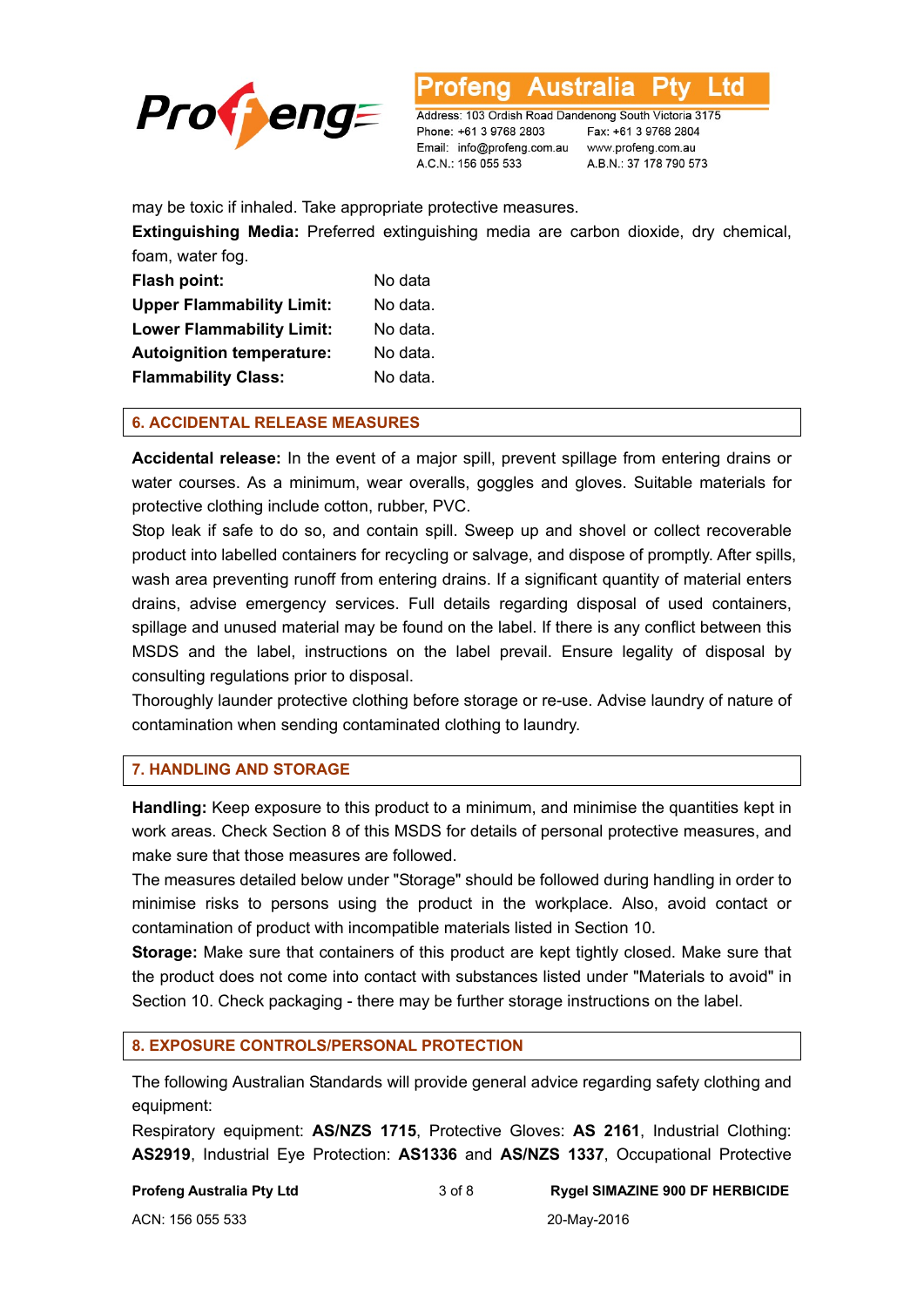

L td **Australia** 

Address: 103 Ordish Road Dandenong South Victoria 3175 Phone: +61 3 9768 2803 Email: info@profeng.com.au www.profeng.com.au A.C.N.: 156 055 533

Fax: +61 3 9768 2804 A.B.N.: 37 178 790 573

# Footwear: **AS/NZS2210**.

#### **Exposure Limits TWA (mg/m3) STEL (mg/m3)**

Exposure limits have not been established by ASCC for any of the significant ingredients in this product.

The ADI for Simazine is set at 0.005mg/kg/day. The corresponding NOEL is set at 0.5mg/kg/day. ADI means Acceptable Daily Intake and NOEL means No-observable-effect-level. Values taken from Australian ADI List, January 2001.

**Ventilation:** No special ventilation requirements are normally necessary for this product. However make sure that the work environment remains clean and that dusts are minimised.

**Eye Protection:** Eye protection is not normally necessary when this product is being used. However, if in doubt, wear suitable protective glasses or goggles.

**Skin Protection:** The information at hand indicates that this product is not harmful and that normally no special skin protection is necessary. However, we suggest that you routinely avoid contact with all chemical products and that you wear suitable gloves (preferably elbow-length) when handling this product.

**Protective Material Types:** We suggest that protective clothing be made from the following materials: cotton, rubber, PVC.

**Respirator:** If there is a significant chance that dusts are likely to build up in the area where this product is being used, we recommend that you use a suitable Dust Mask.

| <b>Physical Description &amp; colour:</b><br>Odour:<br><b>Boiling Point:</b><br><b>Freezing/Melting Point:</b> | Buff coloured granulated solid.<br>Mild, sweet odour.<br>Not applicable.<br>No specific data. Simazine melts with decomposition at<br>225-227°C |
|----------------------------------------------------------------------------------------------------------------|-------------------------------------------------------------------------------------------------------------------------------------------------|
| <b>Volatiles:</b><br><b>Vapour Pressure:</b>                                                                   | No specific data. Expected to be low at 100°C.<br>No data. Expected to be negligible at normal room<br>temperatures.                            |
| <b>Vapour Density:</b>                                                                                         | No data.                                                                                                                                        |
| <b>Specific Gravity:</b><br><b>Water Solubility:</b><br>pH:                                                    | No data.<br>Dispersible.<br>No data.                                                                                                            |
|                                                                                                                |                                                                                                                                                 |

# **9. PHYSICAL AND CHEMICAL PROPERTIES**

#### **10. STABILITY AND REACTIVITY**

**Reactivity**: This product is unlikely to react or decompose under normal storage conditions. However, if you have any doubts, contact the supplier for advice on shelf life properties. **Conditions to Avoid:** This product should be kept in a cool place, preferably below 30°C. **Incompatibilities:** strong oxidising agents.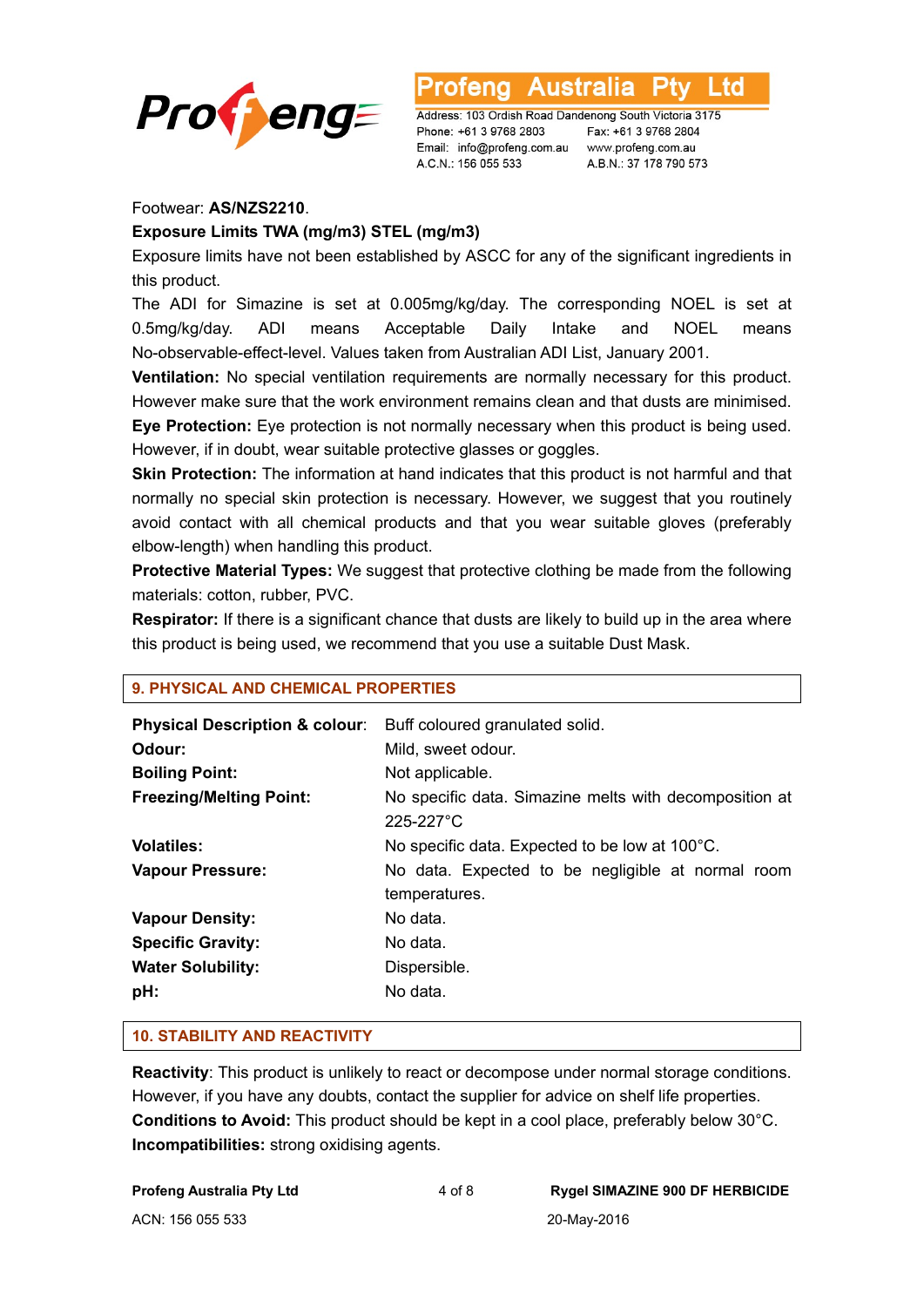

Australia l td otena

Address: 103 Ordish Road Dandenong South Victoria 3175 Phone: +61 3 9768 2803 Email: info@profeng.com.au A.C.N.: 156 055 533

Fax: +61 3 9768 2804 www.profeng.com.au A.B.N.: 37 178 790 573

**Fire Decomposition:** Carbon dioxide, and if combustion is incomplete, carbon monoxide and smoke. Nitrogen and its compounds, and under some circumstances, oxides of nitrogen. Occasionally hydrogen cyanide gas. Hydrogen chloride gas, other compounds of chlorine. Water. Carbon monoxide poisoning produces headache, weakness, nausea, dizziness, confusion, dimness of vision, disturbance of judgment, and unconsciousness followed by coma and death. Hydrogen cyanide poisoning signs and symptoms are weakness, dizziness, headache, nausea, vomiting, coma, convulsions, and death. Death results from respiratory arrest. Hydrogen cyanide gas acts very rapidly; symptoms and death can both occur quickly.

**Polymerisation:** This product is unlikely to undergo polymerisation processes.

#### **11. TOXICOLOGICAL INFORMATION**

**Toxicity: Acute toxicity:** Simazine is slightly too practically non-toxic. The reported oral LD50 for technical Simazine in rats and mice is >5000 mg/kg; its dermal LD50 is 3100 mg/kg in rats and > 10,000 mg/kg in rabbits. The 4-hour inhalation LC50 in rats is greater than 2 mg/L. The formulated products, in most cases, are less toxic via all routes.

Simazine is non-irritating to the skin and eyes of rabbits except at high doses. Patch tests on humans have shown that Simazine is not a skin irritant, fatiguing agent, or sensitiser. However, rashes and dermatitis from occupational exposure to Simazine have occurred. The triazine herbicides disturb energy metabolism (thiamin and riboflavin functions). Symptoms include difficulty in walking, tremor, convulsions, paralysis, cyanosis, slowed respiration, miosis (pinpoint pupils), gut pain, diarrhoea, and impaired adrenal function. No cases of poisoning in humans have been reported from ingestion of Simazine. Rats given an oral dose of 5000 mg/kg exhibited drowsiness and irregular breathing. In another study, a single oral dose of 4200 mg/kg produced anorexia, weight loss, and some deaths in rats within 4 to 10 days. For unknown reasons, sheep and cattle are especially susceptible to poisoning by Simazine.

Doses of 500 mg/kg were fatal in sheep with death delayed for 5 to 16 days. Symptoms exhibited by poisoned sheep included lower food intake, higher water intake, incoordination, tremors, and weakness, especially in the hindquarters.

**Chronic toxicity:** Some 90-day feeding studies showed reduced body weight at 67 to 100 mg/kg/day. This same effect and kidney toxicity were seen in rats at doses of 150 mg/kg/day. In 2-year chronic oral feeding studies in which rats were given daily dosages of 5 mg/kg/day of Simazine in the diet, no gross or microscopic signs of toxicity were seen. When rats were given repeated doses of 15 mg/kg/day, some liver cells degenerated during the first 3 days, but the condition did not progress. Instead, the liver adapted and the compound was metabolised. Other effects observed in test animals include tremors, damage to the testes, kidneys, liver, and thyroid, disturbances in sperm production, and gene mutations.

**Reproductive effects:** No adverse effects on reproductive capacity or development were observed in a three generation study of rats fed 5 mg/kg/day Simazine. High rates of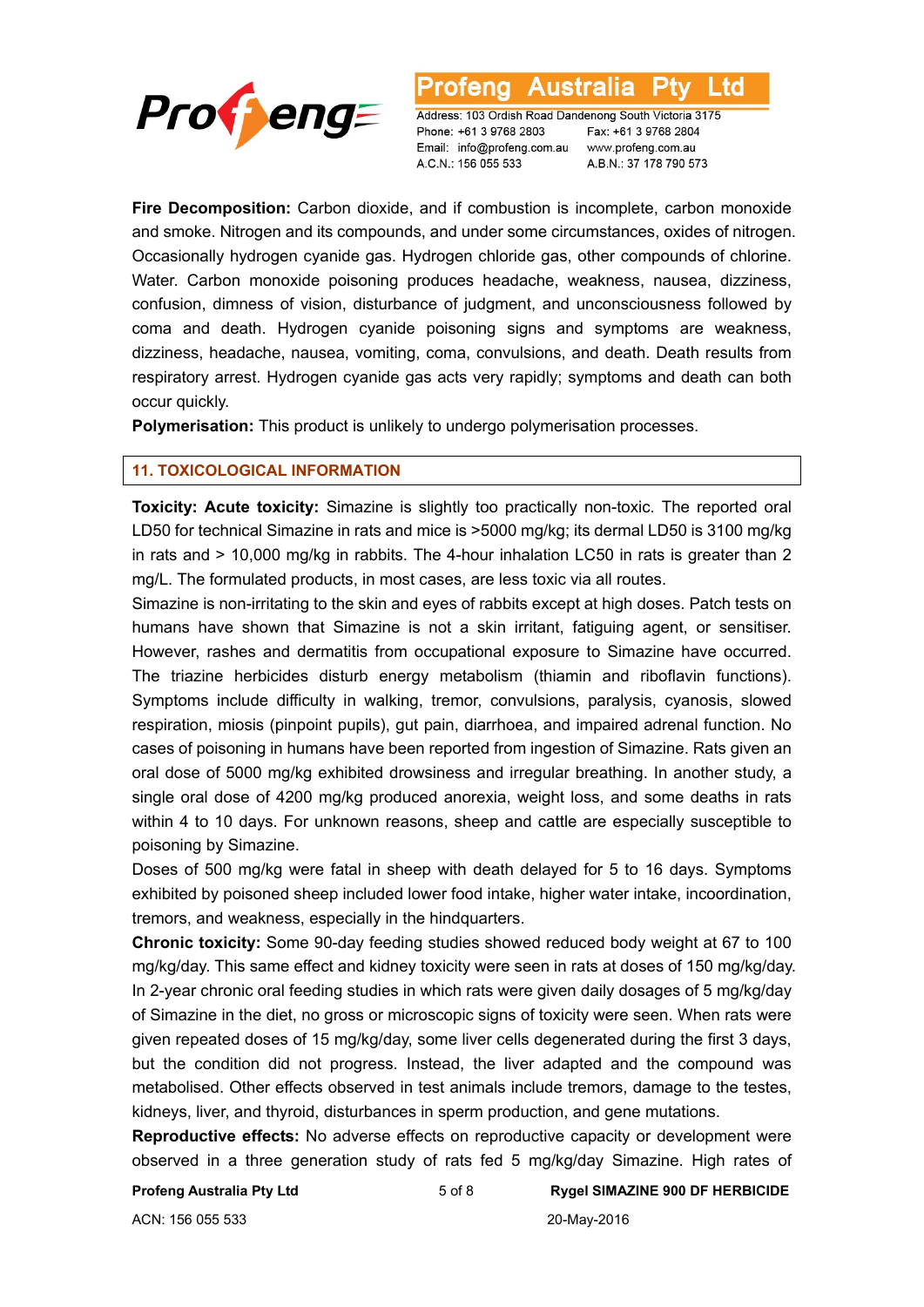

Address: 103 Ordish Road Dandenong South Victoria 3175 Phone: +61 3 9768 2803 Email: info@profeng.com.au A.C.N.: 156 055 533

Australia

Fax: +61 3 9768 2804 www.profeng.com.au A.B.N.: 37 178 790 573

l td

foetotoxicity and decreased birth weight were noted in the foetuses of pregnant rabbits fed 75 mg/kg/day. Reproductive effects are not likely in humans under normal circumstances.

otena

**Teratogenic effects:** No dose-related teratogenic effects were observed when rabbits were given daily doses of 5, 75, or 200 mg/kg for days 7 through 19 of pregnancy. Chronic inhalation of a cumulative dose of 0.3 mg/L for 8 days in pregnant rats resulted in no treatment-related developmental abnormalities. Simazine does not appear to be teratogenic.

**Mutagenic effects:** Simazine has shown negative results in a variety of mutagenicity tests on bacterial cultures. Tests on human lung cell cultures have produced both positive and negative results. When injected into adult male fruit flies, Simazine increased the frequency of sex-linked lethal mutations, but failed to do so when fed to larvae. Other tests for mutagenicity in fruit flies were negative. It is likely that Simazine is either non-mutagenic or weakly mutagenic.

**Carcinogenic effects:** Simazine was not tumorigenic in mice at the maximum tolerated dose of 215 mg/kg/day over an 18-month period. In other studies, doses as low as 5 mg/kg/day produced excess tumours (thyroid and mammary) in female rats. Because of inconsistencies in the data, it is not possible to determine Simazine's carcinogenic status.

**Organ toxicity:** Damage to the testes, kidneys, liver, and thyroid has been observed in test animals.

**Fate in humans and animals:** Studies in rats, goats, and sheep reveal that 60 to 70% of the ingested dose may be absorbed into the system, with approximately 5 to 10% distributed systemically to tissues. The remainder is eliminated via urine within 24 hours. Distribution led to detectable levels in red blood cells (highest), liver, kidney, fat, bone, and plasma. When a cow was fed 5 ppm for 3 days, no Simazine was found in the cow's milk during the next 3 days. It has been reported that Simazine residues were present in the urine of sheep for up to 12 days after administration of a single oral dose. The maximum concentration in the urine occurred from 2 to 6 days after administration.

#### **12. ECOLOGICAL INFORMATION**

**Effects on birds:** Simazine is practically non-toxic to birds. The reported LD50 values in mallard and Japanese quail are >4600 mg/kg and 1785 mg/kg, respectively. The acute dietary LD50 values in hens and pigeons are both greater than 5000 ppm. The 8-day dietary LC50 in bobwhite quail is >5260 ppm and in mallard ducks is >10,000 ppm.

**Effects on aquatic organisms:** Simazine is slightly to practically non-toxic to aquatic species. The 96-hour LC50 for Simazine is >100 mg/L in rainbow trout, 100 mg/L (wettable powder) in bluegill sunfish, 0.100 mg/L in fathead minnows, as well as carp. It may be more toxic to Daphnia and stoneflies. A 96-hour LC50 of >3.7 mg/L is reported in oysters.

**Effects on other organisms:** While many mammals may be insensitive to Simazine, sheep and cattle are especially sensitive. Simazine is non-toxic to bees. A soil LC50 in earthworms of >1000 mg/kg has been reported.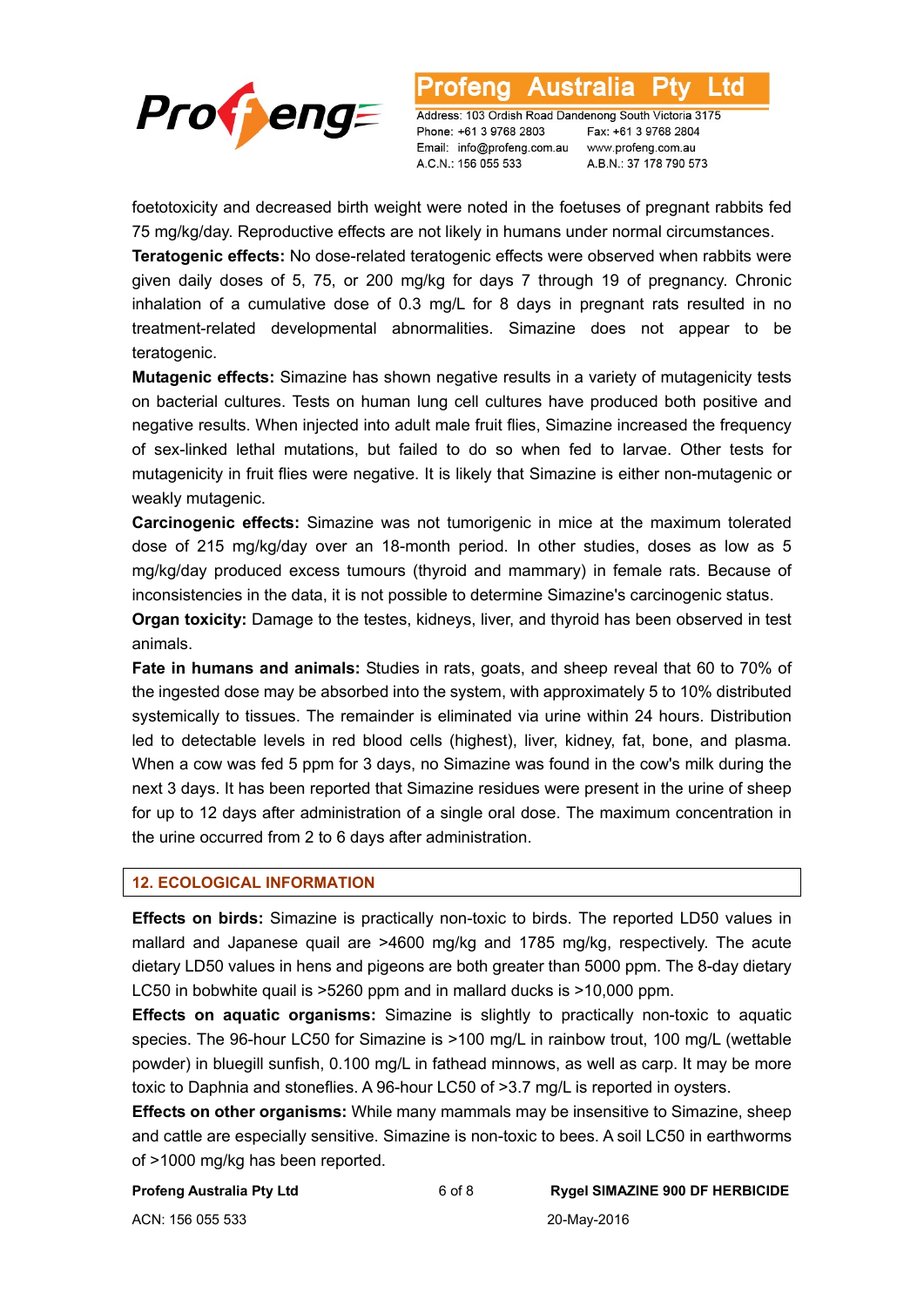

Australia Address: 103 Ordish Road Dandenong South Victoria 3175

Phone: +61 3 9768 2803 Email: info@profeng.com.au www.profeng.com.au A.C.N.: 156 055 533

Fax: +61 3 9768 2804 A.B.N.: 37 178 790 573

L td

# **Environmental Fate:**

**Breakdown in soil and groundwater:** Simazine is moderately persistent with an average field half-life of 60 days.

Soil half-lives of 28-149 days have been reported. Residual activity may remain for a year after application (2 to 4 kg/ha) in high pH soils. Simazine is moderately to poorly bound to soils. It does, however, adsorb to clays and mucks. Its low water solubility, however, makes it less mobile, limiting its leaching potential. Simazine has little, if any, lateral movement in soil, but can be washed along with soil particles in runoff. Simazine is subject to decomposition by ultraviolet radiation, but this effect is small under normal field conditions. Loss from volatilisation is also insignificant.

In soils, microbial activity probably accounts for decomposition of a significant amount of Simazine in high pH soils. In lower pH soils, hydrolysis will occur. Simazine residues have been detected in groundwater in at least 16 states. The range was from 0.00002 mg/L to 0.0034 mg/L.

**Breakdown in water:** The average half-life of Simazine in ponds where it has been applied is 30 days, with the actual half-life dependent on the level of algae present, the degree of weed infestation, and other factors. Simazine may undergo hydrolysis at lower pH. It does not readily undergo hydrolysis in water at pH = 7.

**Breakdown in vegetation:** Plants absorb Simazine mainly through the roots, with little or no foliar penetration. From the roots, it is translocated upward to the stems, leaves, and growing shoots of the plant. It acts to inhibit photosynthesis. Resistant plants readily metabolise Simazine. Plants that are sensitive to Simazine accumulate it unchanged. It is possible that livestock or wildlife grazing on these plants could be poisoned.

# **13. DISPOSAL CONSIDERATIONS**

Triple or, preferably, pressure rinse containers before disposal. If recycling, replace cap and return containers to recycler or designated collection point. If not recycling, break, crush, puncture and bury empty containers in local authority landfill. If not available bury the containers below 500 mm in a disposal pit specifically marked and setup for this purpose clear of waterways, vegetation and roots. Empty containers and product should not be burnt. Refer to State/Territory Land Waste Management Authority. Dispose of material through a licensed waste contractor.

# **14. TRANSPORT INFORMATION**

**ADG Code:** This product is not classified as a Dangerous Good. No special transport conditions are necessary unless required by other regulations.

It is good practice to separate this product from food, food related materials, animal feedstuffs, seed or fertilisers during transport.